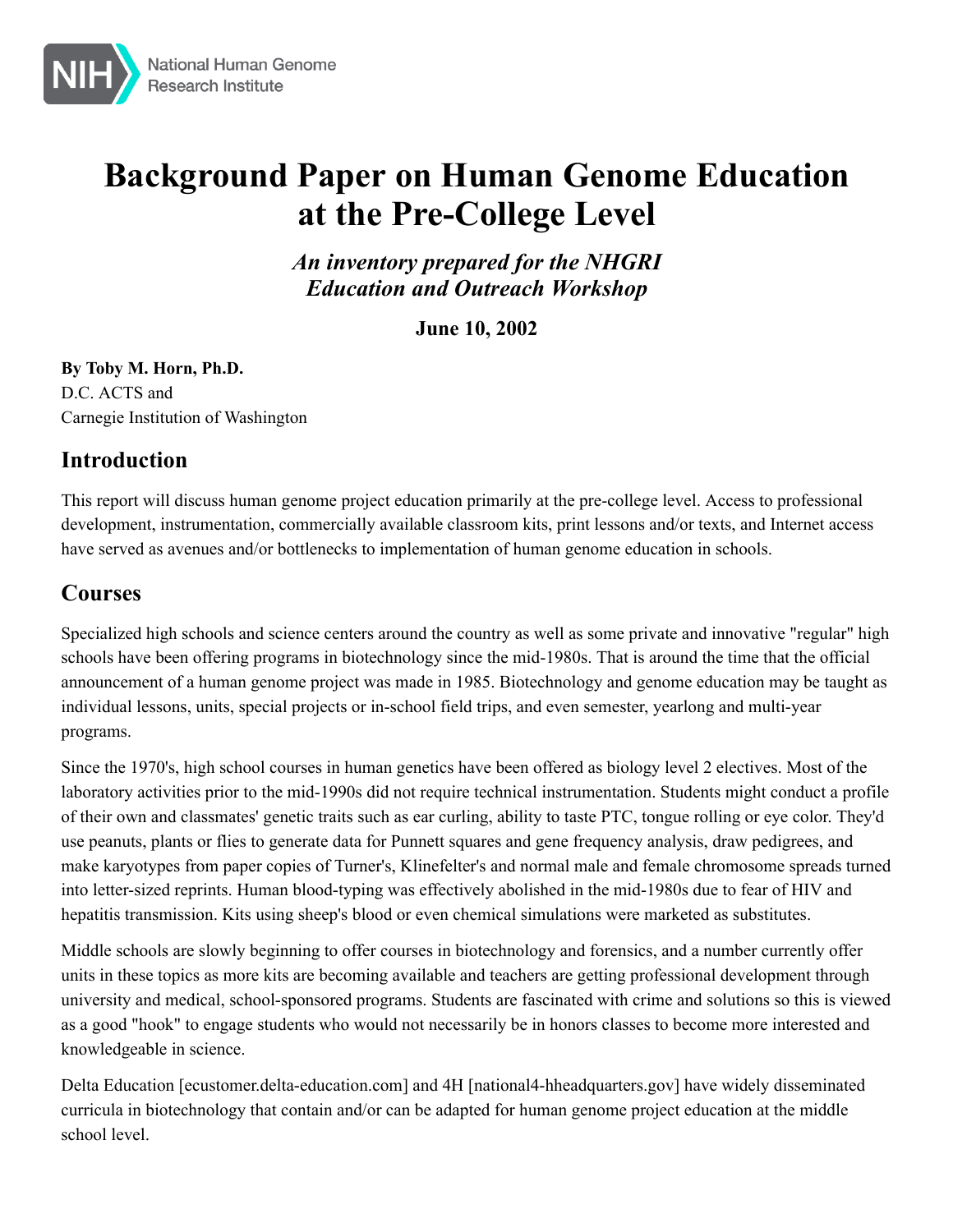# **Bioethics: Low-cost Teaching and Learning Opportunities**

As the Human Genome Project (HGP) began to take shape, with its specified support for ethical, legal and social issues via National Institutes of Health (NIH) funding and parallel funding via the Department of Energy (DOE), the Biological Sciences Study Curriculum (BSCS) provided one of the most widely used print resource guides on ethical issues for high school. The genome project enabled and encouraged life science teachers to teach, for the first time, about the values and social implications of science and to provide opportunities for students to engage in role-play and debates in science class. "The Case of Nathaniel Wu," which describes a young man who may have inherited the Huntington's chorea gene, was published in a BSCS curricular monograph in 1991, yet is still visited in biology classes at the high school and college levels 10 years later.

Though the vast majority of schools still do not have access to instrumentation for biotechnology, teachers can nonetheless teach aspects of biotechnology and the genome project, specifically bioethics. Students could engage in actual discussions of the genome project and its implications. Kansas University Medical College offered one of the earliest and most popular professional development programs for pre-college teachers with its focus on bioethics. Laboratory-based professional development institutes throughout the country incorporate training in teaching bioethics to complement the lab-learning.

### **Instrumentation and Classroom Kits**

In its early days, the HGP became possible because of the ability to clone and sequence segments of chromosomes. Teachers in schools with access to instrumentation focused lessons, labs and units on the construction and analysis of recombinant DNA molecules. They used instruments (gel boxes, power supplied pipettors) that were made available through partnerships with local industries that supplied used equipment, technical visitors or use of space for field trips. Students who learned about the methods and applications of DNA biotechnology through antibiotic gene transfer experiments in bacteria became prepared to learn about applications of these processes to study of the human genome, though for the first few years, hands-on work focused on antibiotic gene transfer. By the late 1980s, several companies, including Carolina Biological Supply Company (marketing lab activities developed by Cold Spring Harbor), Bio-Rad, and Edvotek produced and marketed kits and instruments for conducting hands-on classroom work in biotechnology. Carolina, Wards, Sargent-Welch and Fisher had been the major supplier of genetics lab materials until then.

Cold Spring Harbor was probably the first institution to offer widely disseminated professional development and learning opportunities in biotechnology, and then the technology of human genome research. Through its on-site programs on Long Island and the traveling VectorVan, personnel from what is now the Dolan DNA Learning Center at Cold Spring Harbor visited sites all over the United States to train teachers in DNA technology and provide a framework for schools and school districts to obtain needed instrumentation and expertise for learning about recombinant DNA technology. *Recombinant DNA: a Short Course* (by Watson, Tooze and Kurtz, 1984) was probably the first widely recognized text to be used at the pre-college level. Drlica's shorter and smaller *Understanding DNA and Gene Cloning* addressed many of the same topics but was not as widely known. The DNA Learning Center published several editions of its *Laboratory DNA Science* lab book; with input from many teachers it provided the most comprehensive text and lab manual available for quite some time. The newest editions are used at both the high school and college levels.

However, access to instrumentation continues to be problematic. Juniata College had pioneered mobile laboratory semi-trailers to transport sophisticated instrumentation for high school chemistry classes in the late 1980s. The Cold Spring Harbor Vector Van could supply a classroom set of gel boxes, pipettors, Petri Plates etc. The Fred Hutchinson Cancer Research Center, Virginia Tech and other universities have provided equipment on loan through trunks that teachers could pick up themselves (urban areas) or have shipped statewide (rural and urban areas) since the mid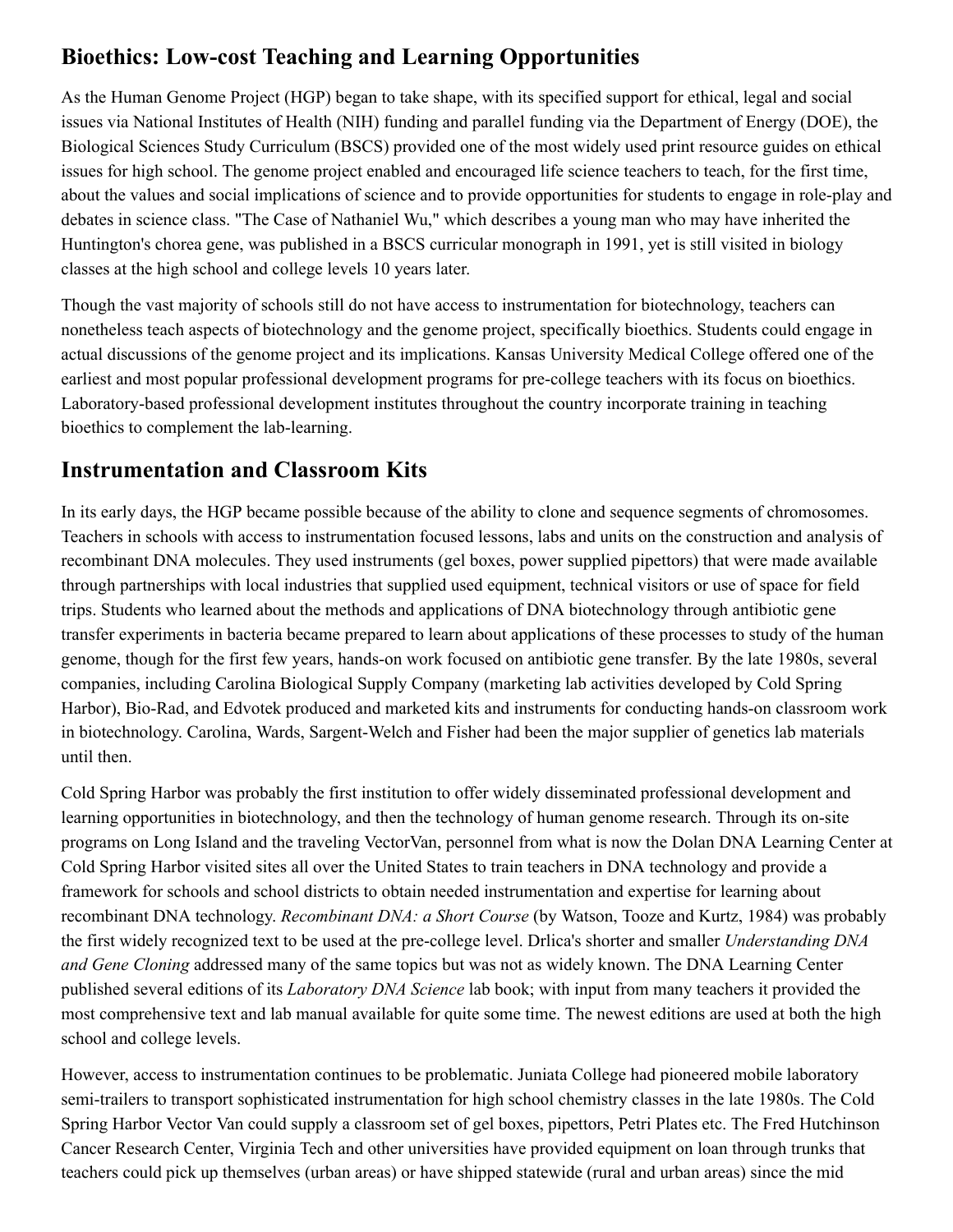1990's. Slowly but surely, teachers are convincing their school district administrators to invest in biotechnology equipment. One important impetus is the inclusion of molecular biology (genetic transformation) as a required laboratory activity in the College Board sponsored advanced placement biology.

By the mid-1990s classroom kits for chromosome polymorphisms became available; even high school students could perform PCR with specialized primers to detect Alu, D 1S80 (*sic*), and other variable tandem repeat genes. Private schools and schools with access to university/industry partnerships and equipment loans have taken great advantage of this opportunity.

One of the best examples of educator-scientist partnerships with a focus on the HGP has been the High School Human Genome Project offered through the University of Washington. Sequencing is complicated at its best, so the program is designed to train scientist and teacher teams together. The scientist provides the expertise in running large gel electrophoresis units and, with the teachers, provides a multi-day unit on conducting the actual sequencing in a high school classroom.

### **Print and Video Resources**

Pre-college teachers have long been "tied" to texts as the foundation of their course syllabi and daily curriculum. Kruezer and Massey (KM) wrote the first text to address teachers in own realm, though pioneers in pre-college biotechnology have continued to also use the wet-lab oriented CSHL publication, *Laboratory DNA Science*. Though the CSHL book is the best in terms of providing students opportunities to conduct real science work, the KM book has text, concept activities and paper labs in addition to wet labs.

Monographs on the topic of the human genome have proved popular in schools as well. Because of how they have been funded, these monographs have been made available to a wide audience. The BSCS guides on the HGP, biotechnology etc., have been mailed to high school teachers who are members of professional associations such as the National Association of Biology Teachers. Private foundations, such as Howard Hughes Medical Institute, published excellent, four-color booklets on specific topics related to the genome project, for example, "Blazing a Genetic Trail" and "The Genes We Share with Yeast, Worms, Flies and Mice." In the past few years, the NIH Office of Science Education has developed its own curricula and/or funded organizations such as BSCS to produce high quality curricular monographs on the genome project that are available free by request. The recent video, Web site and teaching guide on the genome project, produced at National Human Genome Research Institute (NHGRI) was a big hit with life science teachers as well.

*Your World* magazine, a publication of the Pennsylvania State Biotechnology Association addresses human genome issues in several editions. Teachers in urban school districts as well as rural districts find this a helpful supplement for their middle school students. The [Biotechnology Institute](http://www.biotechinstitute.org/) [biotechinstitute.org] now distributes the magazine.

TV/Video projects are popular with teachers as well. Teachers like these because they can assign them as creative homework for students (most students watch TV anyway) if the show is scheduled within the time period of the appropriate unit, or because many school district library systems purchase the video and/or get download permission for taping. Students like visual learning and showing a segment diversifies the typical science lesson. Commercial movies such as "The Race for the Double Helix" and especially "Lorenzo's Oil" stimulate student interest in the human genome.

# **Bioinformatics**

Schools began to gain access to the Internet in the early 1990s. Database technology for use by research scientists was rapidly evolving at the same time. By 1996, Medline and GenBank were beginning to appear on the horizons of teachers at schools with Internet access, but the process was as cumbersome for teachers as for researchers. The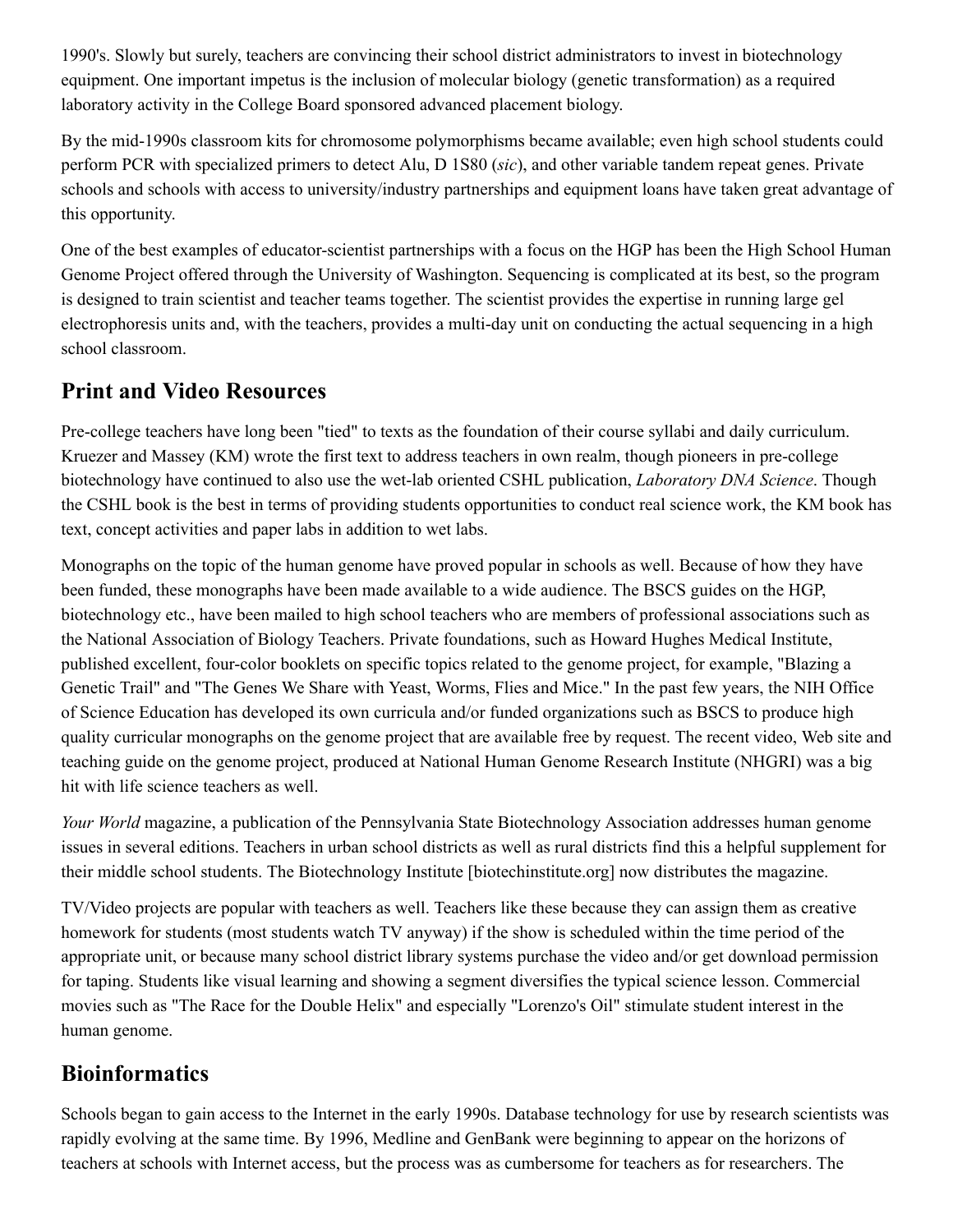appearance and redevelopment of PubMed, the [National Center for Biotechnology Informatics \(NCBI\)](http://www.ncbi.nlm.nih.gov/) and PDB offered access in schools to the identical data and software available to scientists. By the late 1990s, teachers were learning about sequence analysis at national and state teachers conferences. Access Excellence, which was privately funded through the Genentech Education Foundation, trained a corps of teacher leaders to become savvy with computers and provided Internet access so they could share their newly gained knowledge with each other and provide Internet and other science training to colleagues in their localities. The high quality of server-side software such as BLAST and small footprint client-side applications such as Rasmol, CHIME and Cn3D are helping teachers and their students gain access to the same research data as scientists.

The Center for Image Processing in Education is an outgrowth of Robert Greenberg's (planetary science) math teacher training program to use the computer for mathematics. The recent curriculum package, [Biotechnologist](http://www.cipe.com/) [cipe.com], utilizes the small application NIH Image and specially collected pedagogical data sets so that teachers and students can learn to analyze restriction digests and sequencing gels, chromosome spreads and electron micrographs.

Web sites such as [Biology Place](http://www.biology.com/) [biology.com] (which requires a paid subscription) are, nonetheless, becoming popular with teachers since the site is updated frequently and has a minimum of "link rot," links that have become outdated or are no longer supported on their home servers. Teachers still have very little time, few computers and only intermittent Internet access, though access and stability are both improving.

#### **Student interests:**

Middle school and young high school students (life science is frequently the first high school science course students take) are naturally interested with their own bodies, voice concern about their personal health, and are fascinated by how crimes are solved using DNA technology.

### **Professional Development Pioneers (current contacts are listed)**

- 1. [Kansas University Medical Center](http://www.kumc.edu/gec/) [kumc.edu] Contact: Debra Collins Funded initially through the [National Science Foundation \(NSF\)](http://www.nsf.gov/) [nsf.gov]
- 2. [Cold Spring Harbor DNA Learning Center](http://vector.cshl.org/) [vector.cshl.org] Contact: David Micklos
- 3. [University of Washington High School Human Genome Project](http://chroma.mbt.washington.edu/outreach/) [chroma.mbt.washington.edu] and satellite programs Contact: Maureen Munn
- 4. [Access Excellence](http://www.accessexcellence.org/) [accessexcellence.org] Contact: Vivian Lee Ward
- 5. [Woodrow Wilson Teacher Leadership Institute and TORCH satellite programs](http://www.woodrow.org/) [woodrow.org] The 2001 summer institute was focused on the Human Genome Project.
- 6. [CityLab at Boston University Medical School](http://www.bumc.bu.edu/citylab) [bumc.bu.edu] Contact: Don DeRosa

Funded initially through an NIH ADAMHA SEPA grant. Provides teacher training and use of facilities for classroom field trips. Bus converted to laboratory provides mobile setting for onsite school field trips. Satellites